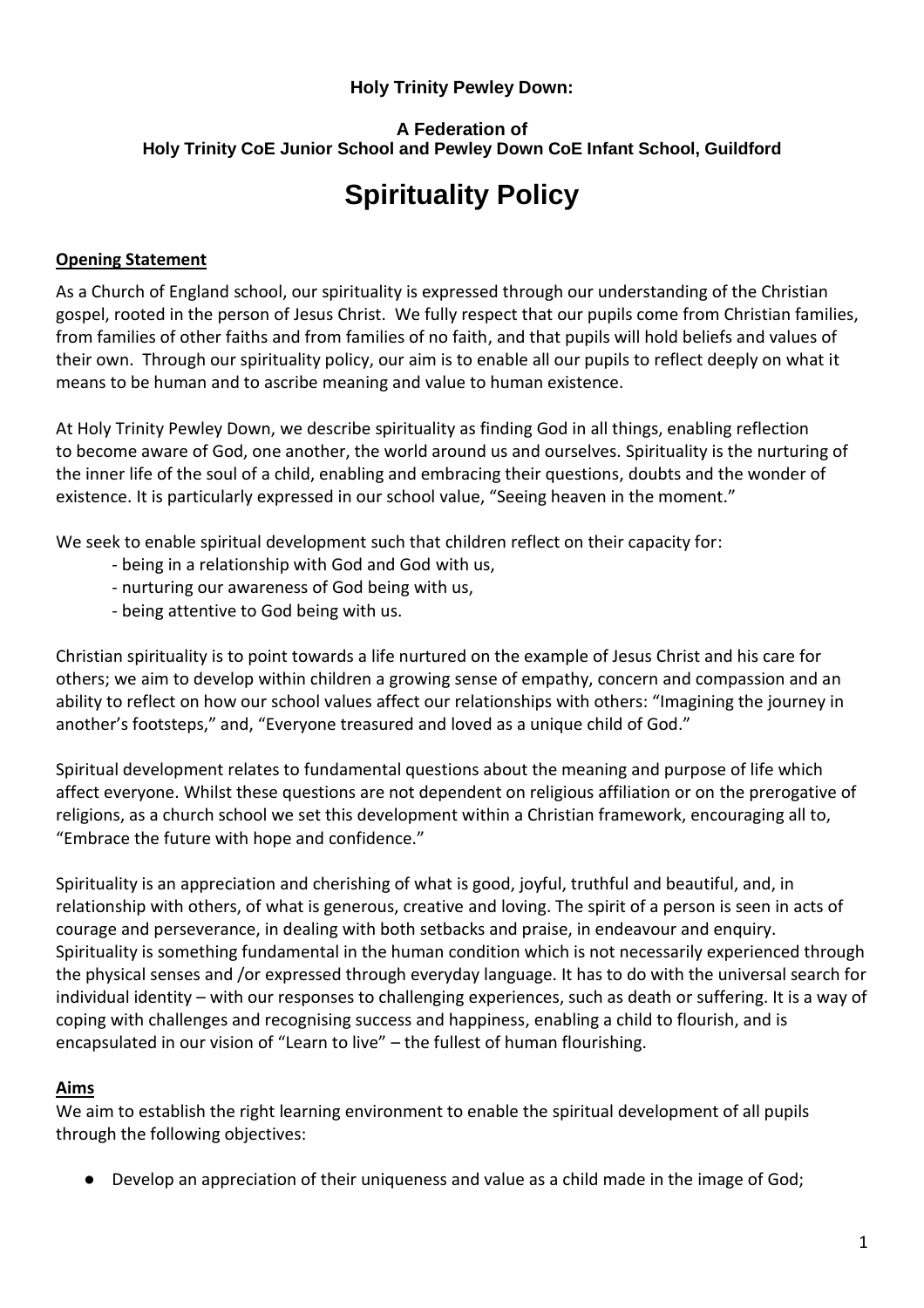- Develop an understanding of the distinctive ethos of Holy Trinity Pewley Down School as well as the context, language and symbolism of the Christian faith;
- Develop knowledge and understanding of the school's core Christian values and the Biblical teaching that underpins them;
- Develop an awareness of and respect for other people's beliefs and faiths and the ability to articulate their own;
- Develop an appreciation of what it means to be a part of a community (e.g. using their gifts and abilities in the service of others);
- Develop strategies to build good mental health (see appendix);
- Foster self-awareness and encourage pupils to make informed decisions;
- Develop the skills and language required to enable children to reflect upon the big questions and mysteries of life;
- Begin to understand and make sense of their own feelings and emotions around certain encounters and events that occur in their life;
- Develop an awareness that experiences of disappointment, failure and loss may be occasions for spiritual growth;
- Understand the value of difference and diversity through involvement with others;
- Encourage curiosity, creativity and imagination;
- Develop the ability to reflect upon experiences of awe, compassion, beauty etc
- Develop a capacity to value the natural world, a sense of awe and wonder and a commitment to care for creation.

# **Our curriculum**

Through teaching and learning, the school pursues the aims and objectives by ensuring:

- The curriculum and all areas of our community life will be driven by the school's Christian vision statement and associated values;
- Opportunities for spiritual development are actively planned into the curriculum and encouraged in all areas of school life;
- Unplanned and spontaneous spiritual opportunities for spiritual development are recognised, acknowledged and/or celebrated by staff and children;
- Collective worship celebrates the love of God for every individual and provides opportunities for children to respond and reflect on this;
- An understanding of the Christian concept of God as Father, Son and Holy Spirit; of prayer and of the Bible is nurtured and developed;
- The school building and outdoor environment provides appropriate spaces for silence, stillness and prayer;
- That children's spiritual capacities such as imagination, empathy and insight are fostered through the creative arts and interactive multi-sensory teaching strategies making use of the outdoor environment and relevant educational visits;
- The provision of opportunities to listen attentively and observe carefully, listening with discernment, valuing what is good and worthwhile and making judgements through discussion and exchange of views and ideas;
- Support for learning to live with success and failure for themselves and with others;
- That the RE curriculum delivers knowledge and understanding of spirituality from a number of world faith and world view perspectives;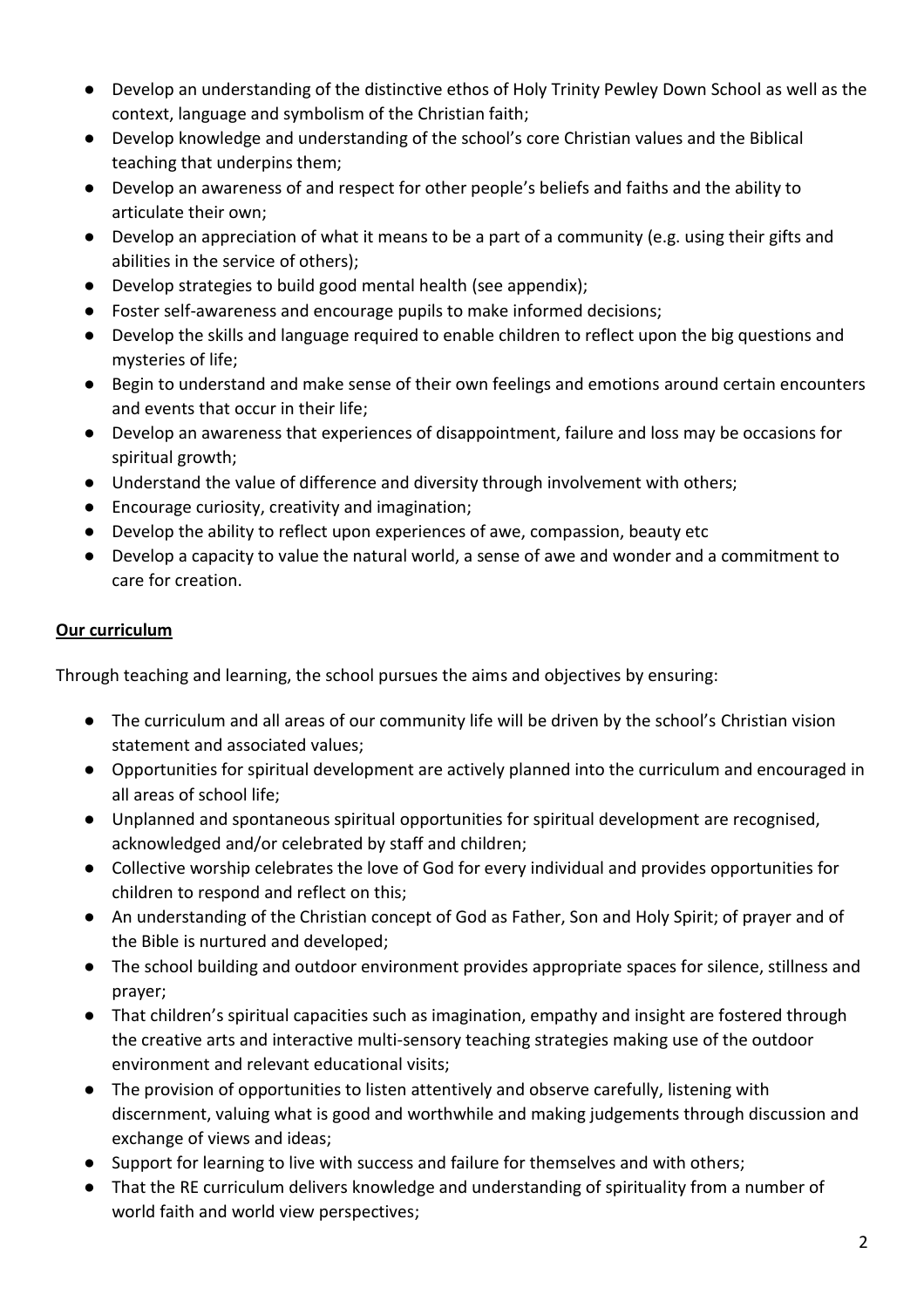● That children are given as many opportunities as possible to explore the wonder of the natural world and to develop an understanding of the Christian belief that creation is a gift from God to be enjoyed, cherished and protected.

In our school we seek to find ways in which all areas of the curriculum can contribute to children's spiritual development and to highlight opportunities for these in our planning by:

- Seeking to foster spiritual capacities, e.g. imagination, insight and empathy;
- Allowing children the security and opportunity to explore and express feelings and emotions and to celebrate diversity;
- Providing opportunities for prayer including silence and stillness;
- Sharing feelings and experiences that foster hope, joy, reassurance and encouragement;
- Encouraging children to develop relationships based on the school's Christian vision and associated values;
- Enabling children to make the links between the Church and Biblical teachings, the life of the school and the wider community and how these impact on their own understanding of themselves and their place within the world today;
- Providing an environment that promotes space to reflect, think and wonder.

#### **Monitoring and evaluation**

Spiritual development cannot be measured and continues throughout our lives. However, opportunities offered to children for spiritual development will be monitored and evaluated in the following ways;

- Observing and listening to children;
- Regular discussion at staff and governor meetings alongside the school's Christian vision and values;
- Sharing of classroom work and practice;
- Ensuring that staff have a clear understanding of what spirituality means in this school by providing them with induction and development training;
- Evidence from pupils' work, e.g. reflective diaries, assembly feedback, RE books, SMSC work, creative writing, art;
- Regular inclusion in the school's evaluation;
- CPD opportunities and sharing examples of good practice with other schools.

#### **Review**

The Governing Body of HTPD first adopted this policy in 2019. It will be reviewed biennially, or more regularly in the light of any significant new developments.

| Date last reviewed:   | January 2021 |
|-----------------------|--------------|
| Date for next review: | January 2023 |

**Signed:**

**Clare Brunet, Headteacher**